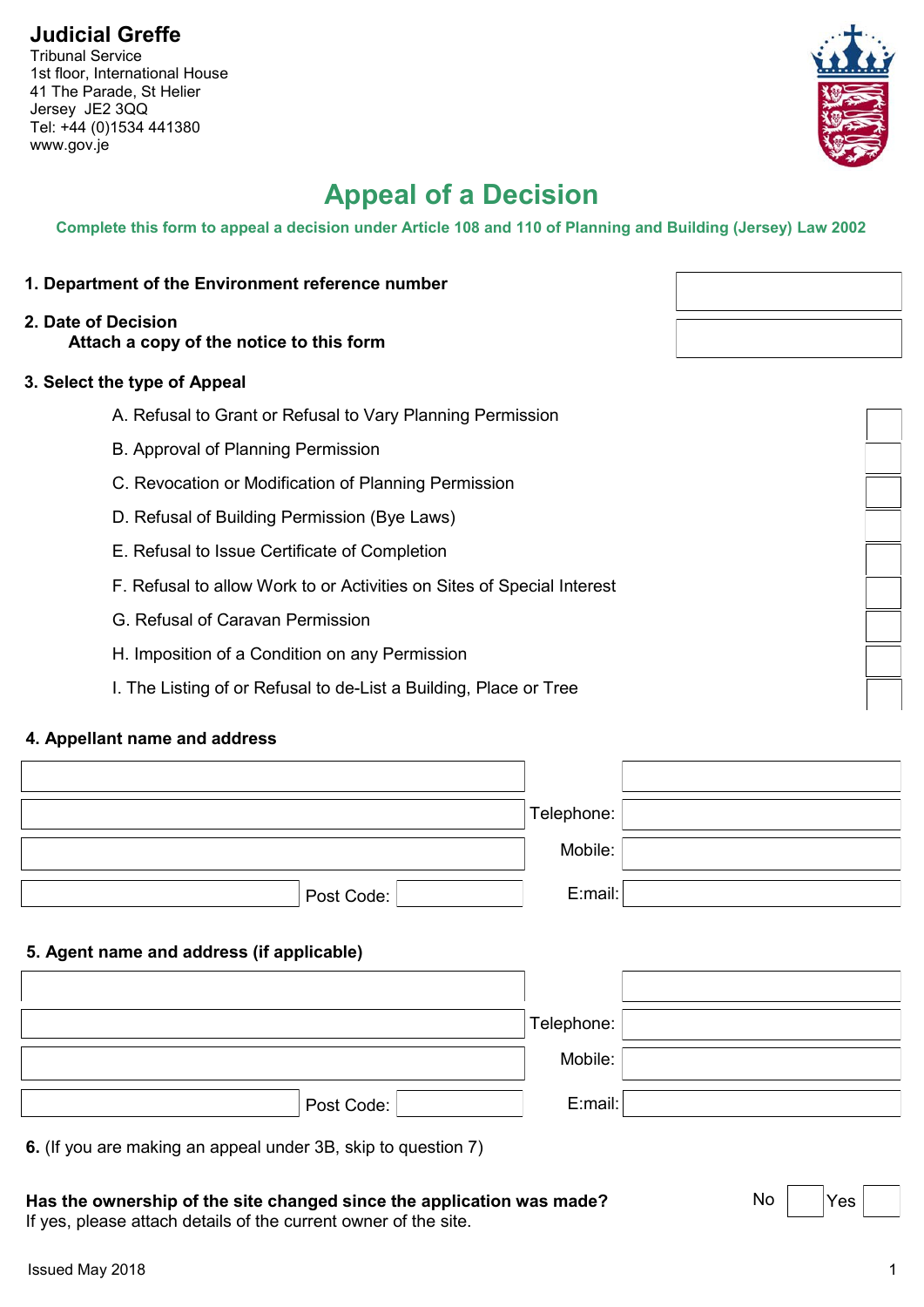#### **7. If you are making an Appeal against the Grant of Planning Permission (3B above) confirm which of the following is relevant:**

- A. I have interest in the land within 50 metres of the site
- B. I am resident within 50 metres of the site
- C. I made a written representation to the application (attach a copy to this form)

#### **8. Briefly describe the grounds of Appeal**

Following registration of the Appeal, you will have the opportunity to submit a full statement to support your Appeal. A brief summary is sufficient at this stage to register the Appeal. You will not be able to raise any issues in your full statement that you do not indicate here. You may attached a separate sheet if necessary.

#### **9. Format of the Appeal**

Appeals are dealt with by written representations or at a Hearing. Appeals relating to the following are normally dealt with by written representations only:

- Refusal of Planning Permission where no representations (except from statutory bodies) were received
- Attaching a Condition to Planning Permission or Building Permission (Bye Laws)
- Refusal to Grant a Certificate of Completion
- Refusal to Grant Building Permission
- The Listing of a Building, Place or Tree
- Importation or Use of a Caravan or a Condition attached to the Importation or Use of a Caravan

All other Appeals are normally heard by an Inspector at a Hearing.

If you think that your Appeal should not be dealt with as described above, explain why.

| 10. The inspector may need to visit the site.                            |                                                              |
|--------------------------------------------------------------------------|--------------------------------------------------------------|
| Is the site visible from public land?                                    | $\mathsf{No} \parallel \mathsf{\ Yes} \parallel \mathsf{\ }$ |
| Will arrangements have to be made for a visit?                           | $\mathsf{No} \qquad  \mathsf{Yes}  \qquad  $                 |
| If 'yes' provide details on how to make arrangements for the site visit. |                                                              |
|                                                                          |                                                              |